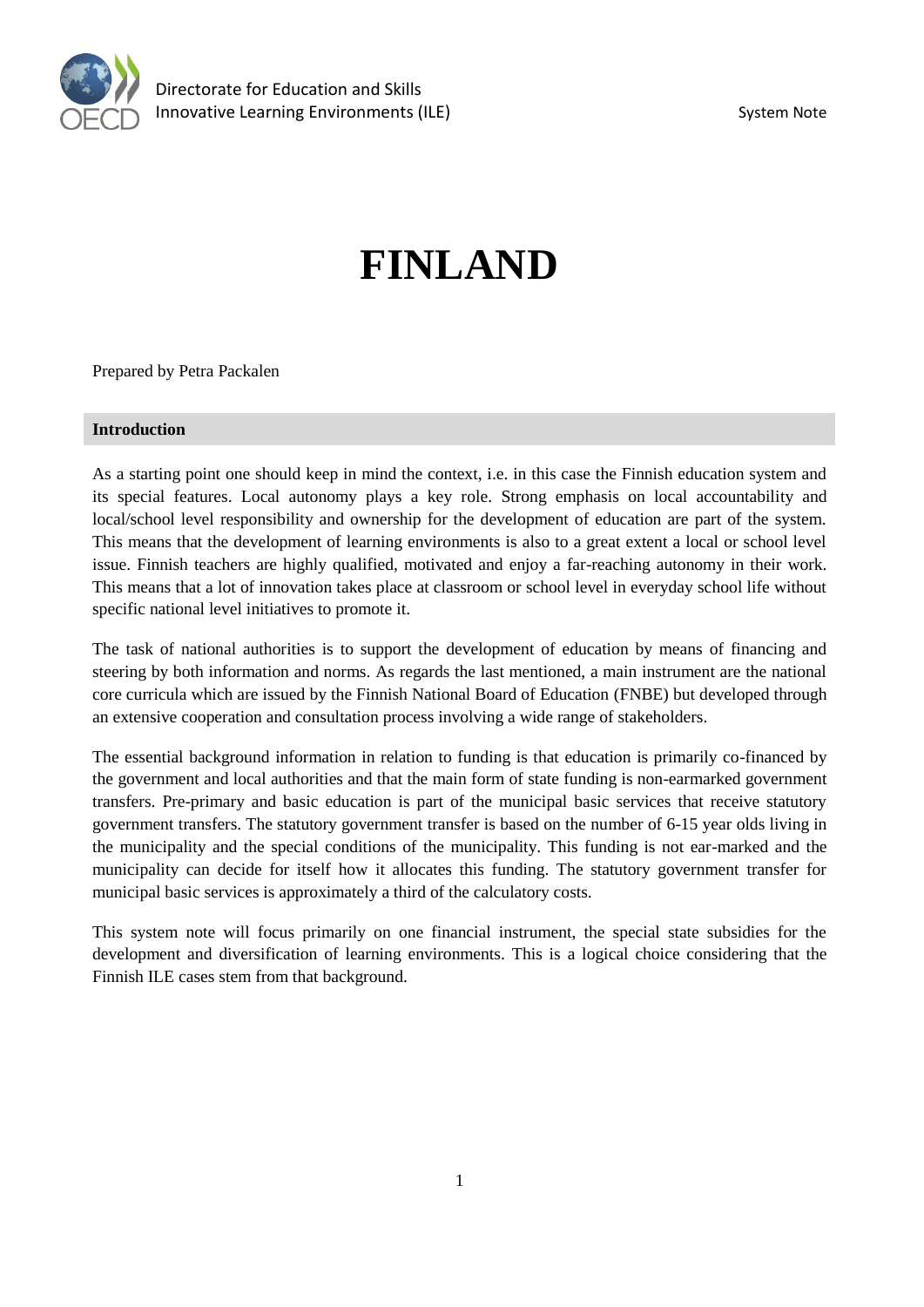

## **1. Aims**

The Finnish National Board of Education (FNBE) is a national expert agency subordinate to the Ministry of Education and Culture. The FNBE has a wide range of tasks related to the development of education all through pre-primary and basic education, general and vocational upper secondary education and training, adult education and basic education in the arts.

The FNBE has awarded since 2007 annually state subsidies for learning environments based on applications. The decision was taken by the FNBE leaders of the time with the support of the Ministry of Education (now Ministry of Education and Culture). The goal was to support teaching and learning by encouraging the development of new and diverse methods, approaches and ways of working, which could be applied in different learning environments. The same year, a report called *Environments that support learning. Introduction to Learning Environments approach* was published in the FNBE publication series. This report written by a group of Finnish researchers was connected to this increased focus on learning environments within the FNBE.

The FNBE coordinates and steers the projects. The aim has been that the results and outputs of the development projects, the models and experiences generated by them, are disseminated nationwide. Innovation has been a central criterion when selecting the applications that qualify for support.

#### **2. Leadership and Partners**

The leadership/coordinators of the coordination projects are education providers, usually local authorities. There is research component in the coordination projects, which means that also universities or other research institutes are involved. Business organisations are not among main partners, but may be involved as subcontractors. The FNBE is the funding and coordinating agency.

Only education providers, either local authorities or private providers, can apply for state subsidies for development of learning environments. The partners however involve other actors such as research institutes, the Finnish Science Centre etc.

### **3. Strategies and activities**

Communication and feedback is an integrated part of the FNBE project funding.

The strategies and activities are discussed under the item 6) developments over time. In addition to the activities directly connected with the learning environment funding there are other channels through which the FNBE can support the spread of ideas and practices gained in the learning environment projects.

The FNBE maintains a portal (www.edu.fi) to support the development of teaching and learning. Although the portal is not particularly focusing on learning environments, it also includes articles describing the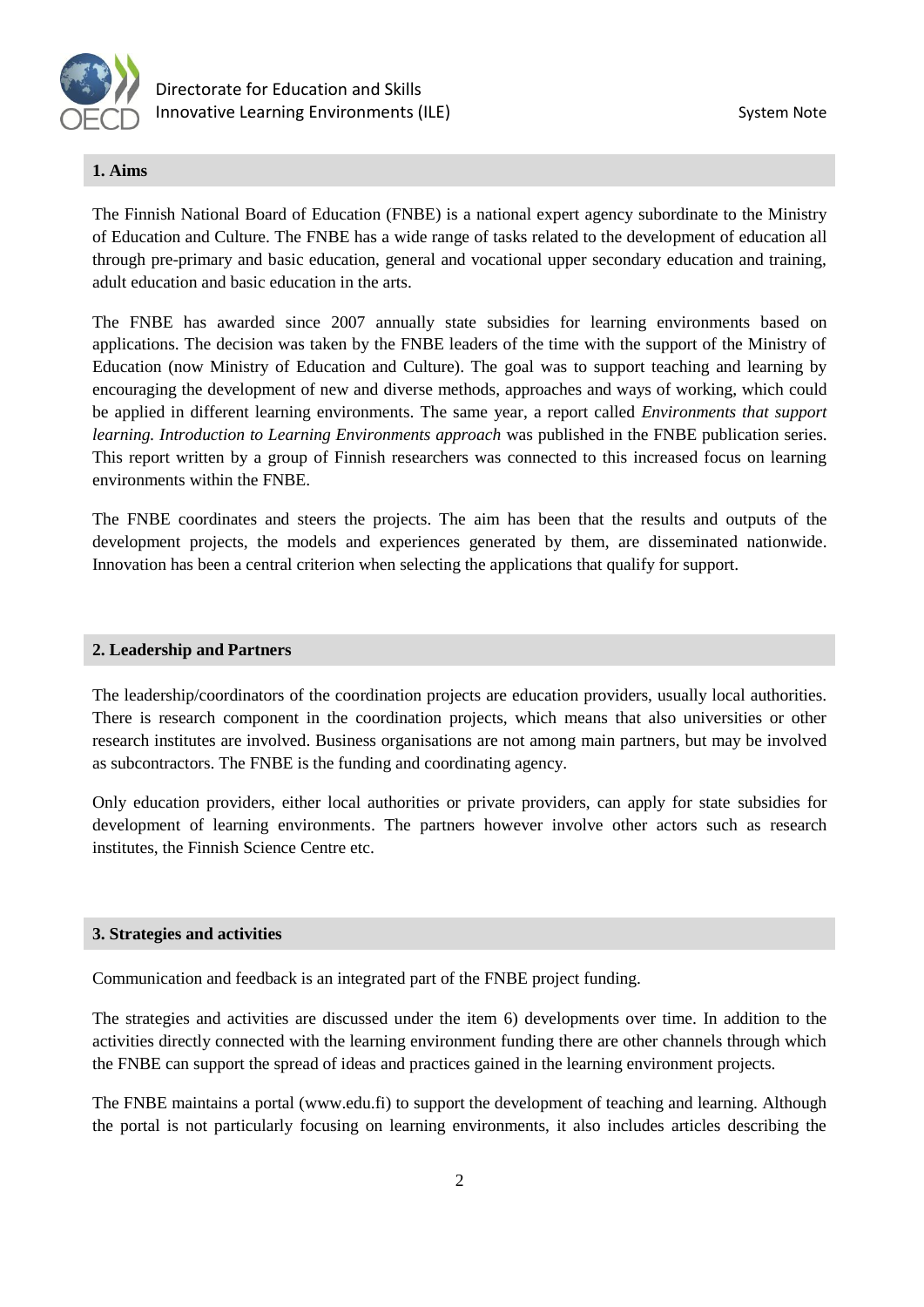



learning environment projects. Some of the final reports of the successful learning environment projects have been published and disseminated as publications.

In December 2012, the FNBE launched a new portal to facilitate the spread of innovation and good practices. Learning environments is one of the themes included in the portal.

The new portal is described as follows:

*Best Practices is an open service maintained by the Finnish National Board of Education. Anyone working in the world of education may propose a best practice for publication on the service. Proposals may be made by teachers, instructors, counselors, developers, project workers, principals – anyone who wishes to share a best practice they have developed on their own or working with other people. A best practice may be a method or a procedure that has been developed to support teaching and learning, to enhance co-operation, to plan and organise operations, or for networking, training teaching staff or assessment – in other words, virtually any working method suitable for any level of education from pre-primary to liberal adult education and for continuing professional development of educational staff.* (Source: https://hyvatkaytannot.oph.fi/)

A central task of the FNBE is the development of the national core curricula. This means a huge potential for spreading and elaborating the ideas gained in the learning environment projects. The good practices and lessons learned can provide input to the curricular reform process and they can also inform and inspire the development of curricular support material.

#### **4. Context**

The Finnish National Board of Education is an expert agency working for the development of education. It is part of its mission to support local education providers in their work to improve the quality of learning and teaching. The state subsidies for the development of learning environments are related to this context.

Gradually the main emphasis shifted from a wider spectrum of learning environments to the utlisation of ICT in learning. The formal context and framework for this new emphasis was the national knowledge society strategy, *"Renewing, human-centric and competitive Finland*", drawn up by the Finnish Government in 2006 for the years 2007-2015. Other national-level policy documents supporting this focus was the *Ubiquitous Information Society Action Programme* and the *National Plan for Educational Use of Information and Communications Technology* as part of it.

#### **5. Resources**

The state grants for the development and diversification of learning environments allocated by the FNBE have been:

2.5 million euros in 2012; 5.6 M€ in 2011; 4.4 M€ in 2010.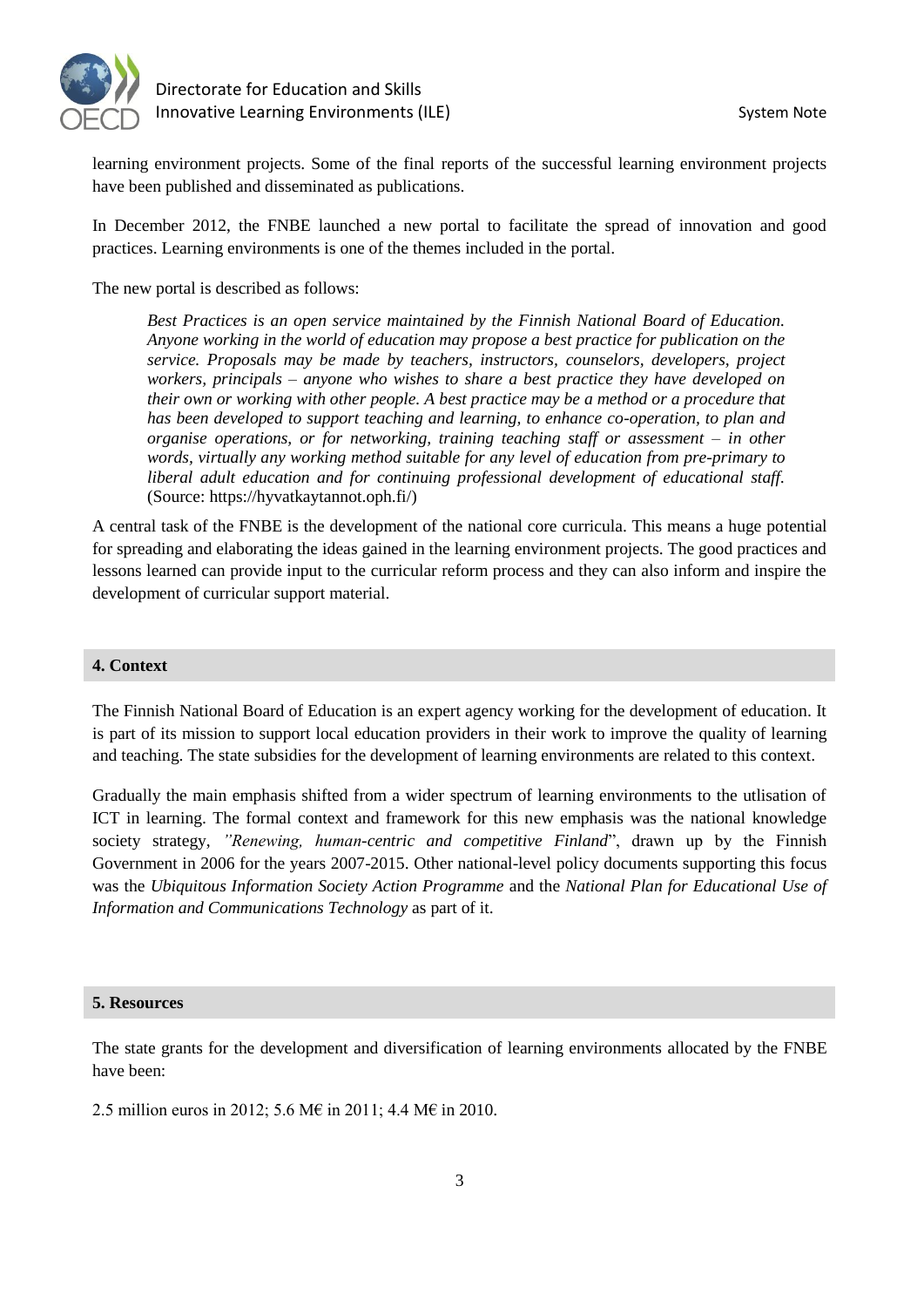

In addition to the state subsidies, the total budget also involves the contribution of project partners, which is at least 5 % in the coordination projects and 20 % in the learning environment projects.

# **6. Development over Time**

Originally the financial support was divided between a large number of small projects but gradually it was targeted to larger entities. In 2007 and 2008 a total of 445 projects received funding, and in 2009, about one hundred.

In the first year, the support to learning environments was divided into six categories:

- The cultural and surrounding environment
- The physical learning environment
- Arts and Music Technology
- e-Learning
- Sense of community, networking and peer support
- The school's operational culture.

The Finnish ILE cases were among the learning environment projects that received funding based on the 2007 call for proposals.

In the 2008 call for proposals, there were 4 categories of learning environments that were supported: local learning environments, social learning environments, technical learning environments and physical learning environments.

In 2009, the purpose of the funding was described as follows: The learning environment approach aims to develop approaches and ways of working that better support learning both within and outside schools. This year, the FNBE has issued 3 886 000  $\epsilon$  for the development of learning environments in basic education and general upper secondary education and 961 000 euros for learning environment projects in VET. The focus of the learning environment projects is on innovative, sustainable and nationally significant approaches as well as on utilization of ICT for educational purposes.

The 2009 projects were grouped by 10 different themes ranging from virtual learning environments to media education or working life cooperation & entrepreneurship, but a project could belong to more than one group.

In the 2010 call for proposals the focus was clear: the development of educational use of ICT. Otherwise, the funding differed significantly from previous years. Instead of supporting a big number of new projects, the major part of the funding was allocated to national coordination projects. They were like umbrellas that grouped together the existing individual projects.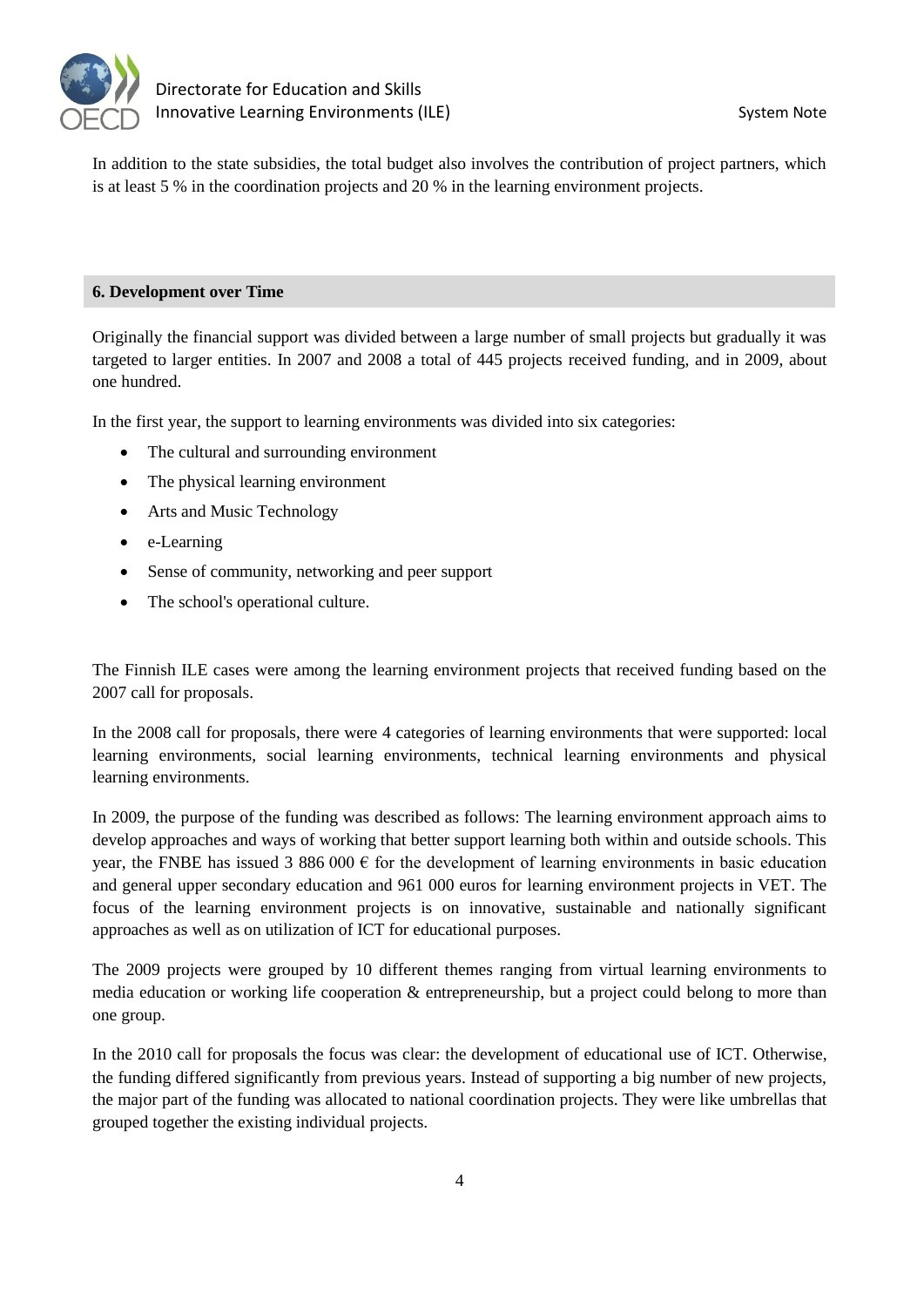

The coordination projects focused on the following areas of development:

- Equipment and software for educational use
- Space and furniture solutions
- Social Media
- Learning games and virtual environments
- Distance teaching

The main tasks of the co-ordination projects were:

- Putting together a network of the development projects and other actors involved in the development work within the coordination area.
- Gathering and modeling good practices, as well as disseminating them both nationally and internationally.
- Cooperation with other coordination projects, FNBE and other partners.
- Internal and external communication (web, brochures etc.) within the coordination area.
- Organising training, seminars etc., as well as participating in similar events in Finland and abroad.
- Monitoring and producing studies and/or evaluations relating to the development work within the coordination area
- Monitoring and applying the national ICT strategy and policies in the development work

Or to put it shortly: The aim of the coordination projects is to create networks and enhance collaboration among the different projects, gather good practices and distribute them both nationally and internationally.

There were several motives behind this change of strategy, i.e. funding of coordination projects instead of individual projects. First of all, it was a pragmatic solution to the problems arising from the steering and monitoring of a large number of separate projects. It was easier for the FNBE to manage larger entities. On the other hand, at the education provider level there was both vision and experience of dissemination work. The coordination projects also enhanced peer-to-peer communication and learning. The strengths of the coordination projects include that they help to identify common features of the projects, facilitate dissemination and include a research component. The model also promotes exchange of ideas and experiences between projects.

In practice the operations of the coordination projects have varied. The success of a coordination project is to a great extent dependent on the quality of the projects belonging to the network.

The funding of the coordination projects ends in 2013. It is too early to make a final judgment of their success. There is, however, one area of activity which has already proven to be a success. The coordination projects have been very active in organizing training events. These events, often taking a form of very concrete workshops, have attracted a large number of participants. The coordination projects have taken seriously their national role and organized training also in regions which usually are not well represented among the learning environment projects.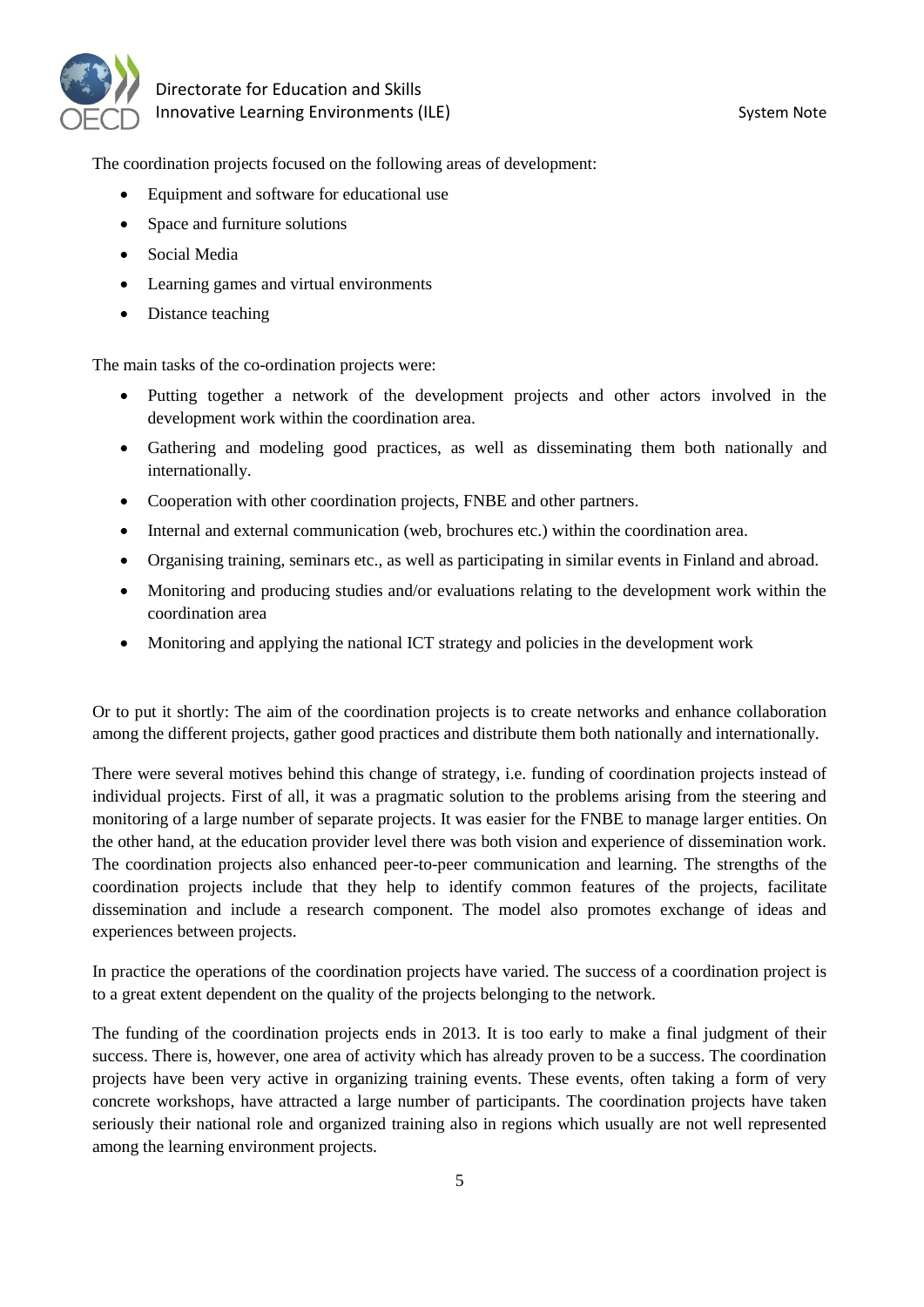

The coordinators in cooperation with the FNBE will prepare a handbook that brings together the good models, practices and working methods of the projects. The handbook, to be published in 2013, will provide guidance to practitioners. Another report, to be finalized by the end of 2012 by the researchers involved in the coordination projects, will analyse and synthetize the developments in the coordination areas. The coordination projects have a common website to enable and enhance exchange and communication during the project period: www.oppiminen.fi. In addition, coordination projects and subprojects may have their own websites.

The 2011 call for proposals included further funding for coordination projects. Additional resources were allocated to new tasks. Emphasis was on modeling and spreading of good practices with the help of diverse methods and tools. The projects were expected to produce concrete outcomes such as guides, models of good practices, training programmes and materials that can be used to disseminate and sustain the outcomes to different target groups outside the projects and after the project period. The main outputs were expected to be published in Finnish and Swedish, and the most essential information also in other appropriate languages. Expanding and deepening of the research component was another aim when appropriate for achieving the aims.

In the 2012 call for proposals the focus was again on individual projects. According to the guidelines of the 2012 round, the learning environment projects should concentrate on the development of large-scale learning environments as part of the overall pedagogical planning, learning and teaching. The projects should develop new models or implement models developed in earlier projects. The focus is on comprehensive approaches to teaching and learning covering working methods, practices, facilities and equipment. Information and communication technology enables flexible and efficient acquisition, production, processing and distribution of information. ICT can be used for diversifying and combining different learning environments.

The future of the FNBE funding for learning environments is unclear. The issue is part of a wider question of how the state development funding in the education sector should be organized. The Director General of the FNBE, Mr Aulis Pitkälä, has proposed that the local authorities should formulate their own development plans for education on the basis of the local priorities and needs. . The model for this proposal is the Finnish Government's five-year development plan for education and research which forms the cornerstone for education policy in Finland. The development funding could at least partly be connected to these local plans instead of current fragmented project funding. In that case the support to the development of learning environments could be an integrated part of a wider development funding. For the time being, it is too early to say, whether the funding model will be reformed, and if so, when and how. But at least the topic is currently discussed.

### **7. Evidence of effectiveness and efficiency**

The recipients of state grants are obligated to report back to the FNBE on the use of the grant. The report covers both financial aspects and project activities. The projects are also asked to report about how the outcomes and effects were evaluated and how the results were disseminated and made use of. The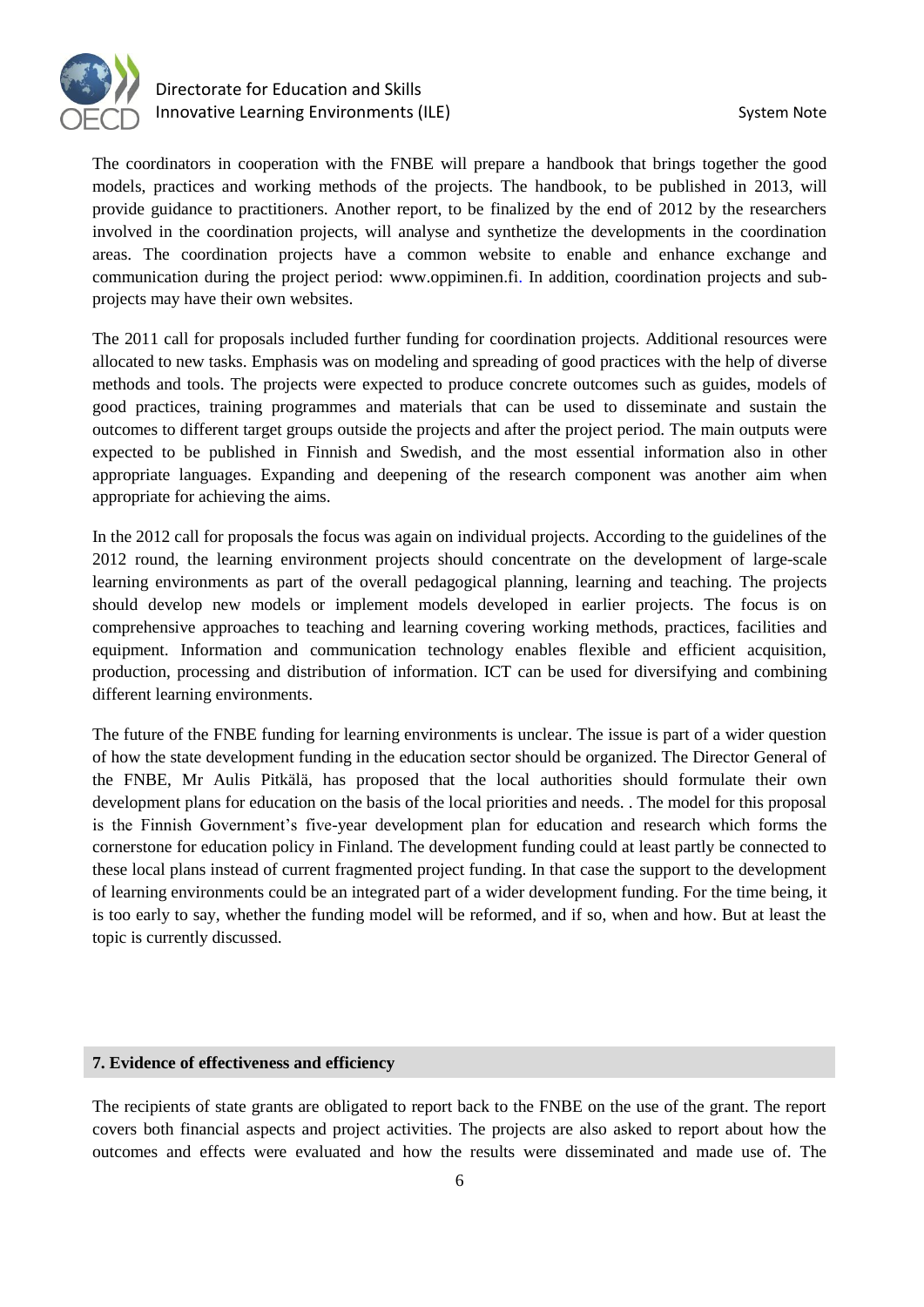

reporting procedure, however, has not been very thorough or demanding in this regard, and the results have not been systematically analysed. It is justified to say that the system has not paid very much attention on the evidence of effectiveness and efficiency.

The FNBE is currently conducting an investigation of the effectiveness and efficiency of the state development funding in the education sector. The learning environment projects are within the scope of the analysis, although it is not limited to them. The findings and conclusions of this analysis have not yet been dealt with internally, let alone made public. It can be anticipated that the evaluation will be quite critical. When available, this analysis will provide useful and interesting information on the effectiveness of the system, on its successes and failures.

## **8. Success Factors**

The above mentioned evaluation of the effectiveness of the FNBE development funding may bring new insights to this question, but the work has not been finalized yet.

The launch of the coordination projects was actively discussed and debated. Reservations were related in particular on the following aspects:

The state subsidy covers a large proportion (max 95%) of the total funding of the coordination projects, which is a risk factor. In learning environment projects the applicant's own contribution must be at least 20 % of the total cost. Altogether the funding of the coordination projects was substantial and took most of the state subsidies reserved for development and diversification of learning environments. Another risk was related to the quality of the coordination projects. In some cases, the FNBE had to reopen the tender for the coordination responsibility due to the lack of applications of good quality. In the end, the success of the coordination projects is closely linked to the quality of the sub-projects within the coordination area.

# **Case study: The Innolukio case**

One example of the learning environment projects funded by the FNBE that has gradually grown from a small local initiative to a nationwide venture is Innolukio, which could be translated as innovative general upper secondary school. The project will officially end of 2013 but the work is expected to continue after that.

The main focus of Innolukio is on entrepreneurship. Or as the project website (http://innolukio.fi/fi/english/) describes it:

> "*Innolukio learning environment encourages upper secondary school students towards creative thinking and provides them with the knowledge and skills that are required in future work tasks. The essential goal of the project is to create a connection between upper secondary school students, businesses and universities, while utilising the creativity of the students as a national resource. The Innolukio concept encompasses, for example, inspirational videos, weekly exercises, the Innolukio competition and other learning materials that support creativity. The learning environment is free-of-charge to*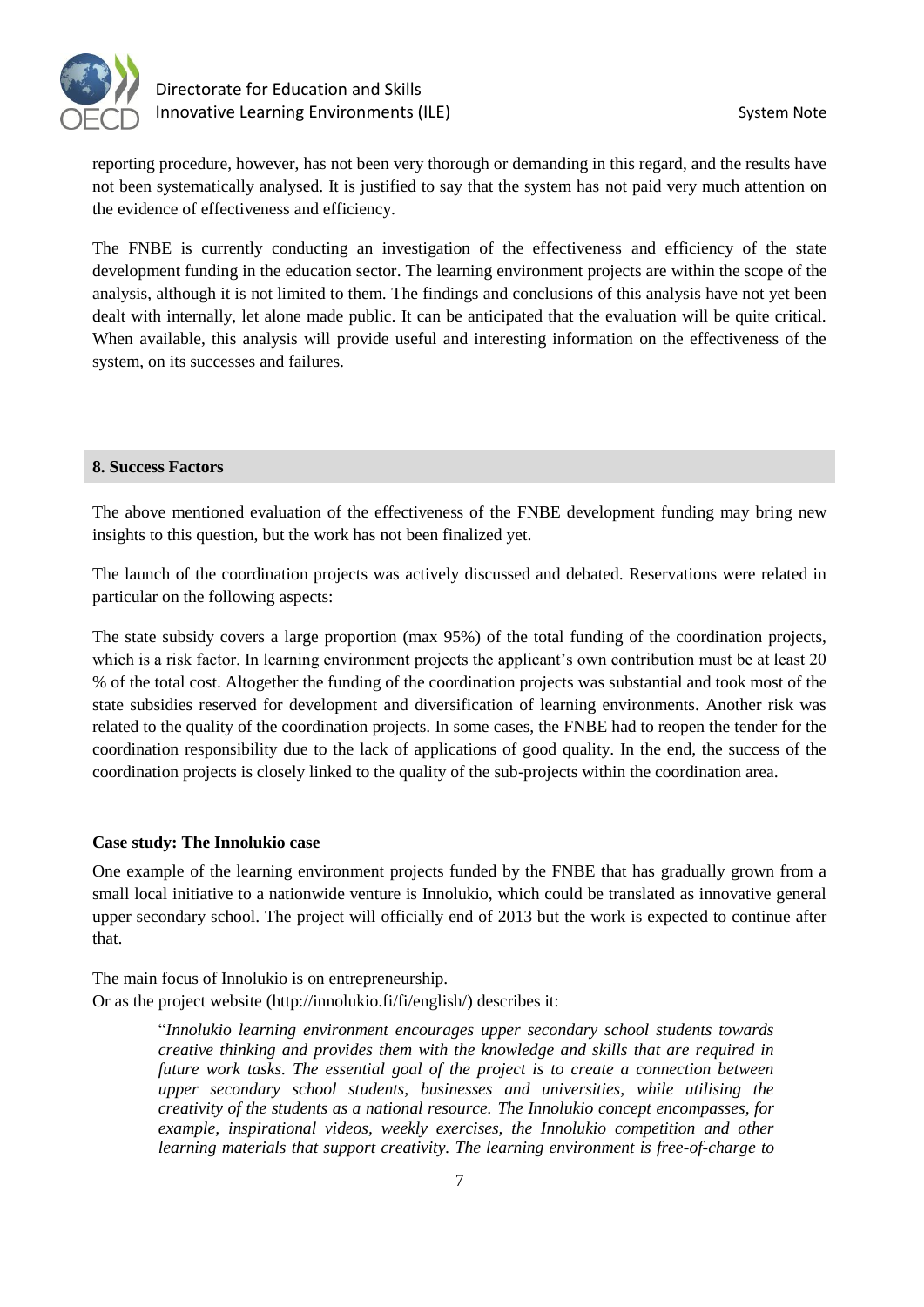

*upper secondary schools and their students. Students are primarily intended to engage in the activities during their free-time, but teachers can freely use the materials for teaching purposes."*

The project got started in Ylievieska Upper Secondary School in a small town in the Northern Finland. A few years later, in the beginning of the autumn term 2012, the network included 320 upper secondary schools and 110,000 students. Innolukio has already started to generate new local solutions, and the longterm goal is to get all Finnish upper secondary schools involved.

The partners involved in the development of Innolukio include e.g. the FNBE, the Ministry of Employment and Economy, the Trade Union of Education in Finland, the Association of Finnish Local and Regional Authorities, Aalto University, University of Oulu, the Federation of Finnish Technology Industries, the Economic Information Office, Nokia Corporation and Microsoft Corporation.

There are several factors contributing to the success of Innolukio, and not all of them are related to the learning environment itself. The focus, entrepreneurship education, is topical in Finland and has helped Innolukio to gain supporters among policy makers. The strengths also include active advocates and successful management of publicity.

#### **9. Tensions and impediments**

The FNBE funding has supported the creation of a rich variety of innovative approaches to learning at local level. The downside of this is that the focus has perhaps been more on initiating new projects than on sustaining and spreading existing innovation and good models. This is partly explained by the lack of human resources within the FNBE in the time of the so-called productivity program of state administration. A thorough and comprehensive analysis of the successes and failures and the efficiency of the projects has been missing. There are however new developments and considerations in this regard as explained above.

One clear barrier to the spread of the innovative practices has been the fact that many of the development projects have been carried out with considerable extra funding. This means that they cannot be applied to other schools or municipalities without similar resource. Another question mark relates to the sustainability after the project funding period. One potential solution to overcome this challenge is to retarget the development subsidies for the dissemination of existing models instead of supporting new projects.

Another weakness has been the lack of a clear vision or theory on the spread of innovation in education in general and in a decentralized context in particular.

The creation of coordination projects was an attempt to address some of the challenges. One potential weakness in the model was that the creation of the networks was a top-down approach. One point that was not addressed in the model was the potential link to the in-service training of teachers. The FNBE also provides funding for in-service training, and the providers of training are selected on the basis of a tender just like they are in the case of learning environment projects. However, the priorities and criteria are different from the learning environment funding.